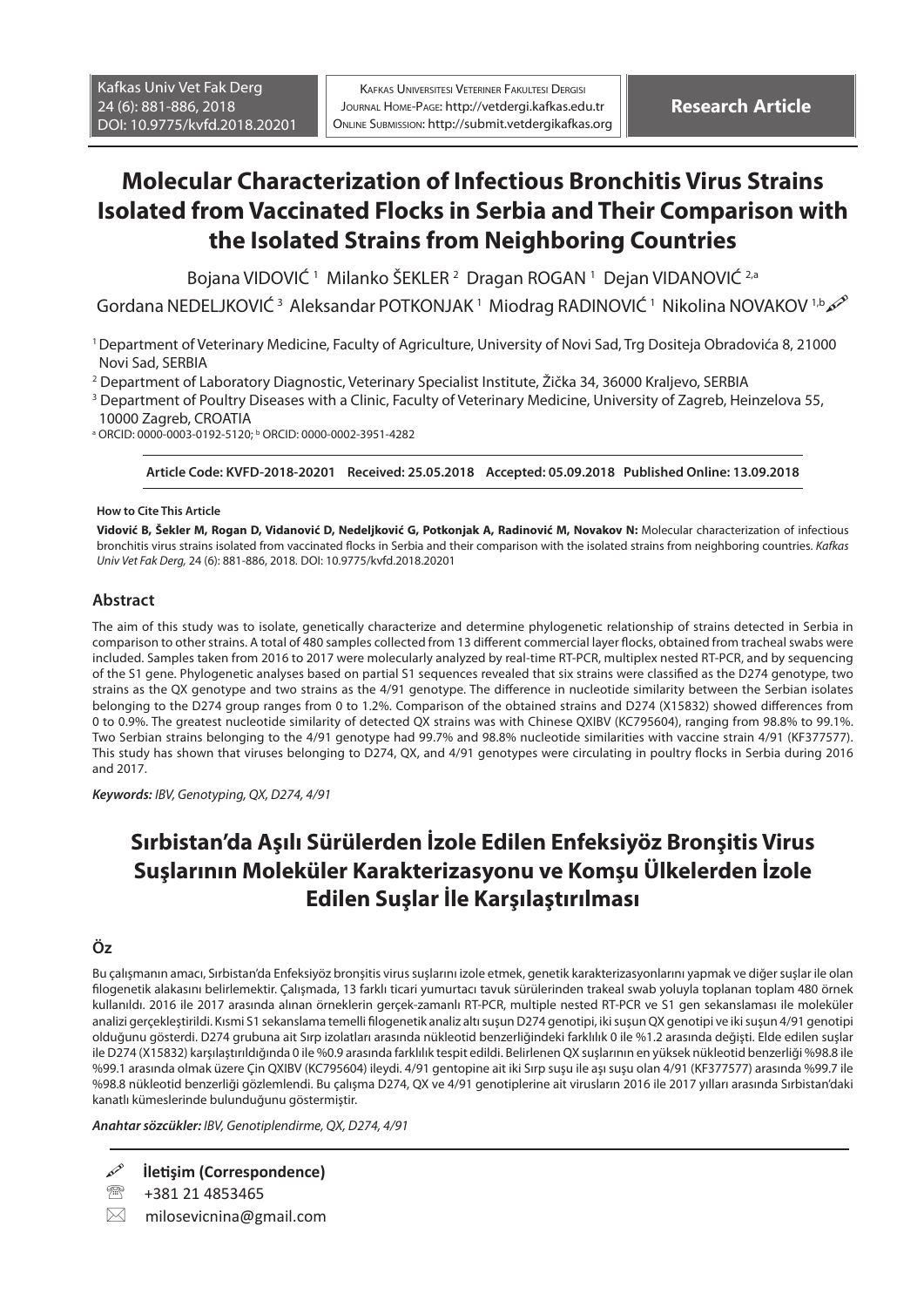## **INTRODUCTION**

Infectious bronchitis (IB) is highly contagious viral disease of poultry affecting respiratory tracts, but the disease is also associated with the nephritis, poor weight gain, and reproductive signs as a decline in egg production and quality. The disease is caused by infectious bronchitis virus (IBV), of the family *Coronaviridae*. Its genome consists of positive sense single-stranded RNA, containing genes coding for four structural proteins: spike (S), membrane (M), nucleocapsid (N), and small envelope (E) proteins  $[1]$ . S protein is responsible for virus attachment and fusion of the virus with the host cell and it is cleaved into S1 and S2 subunits. S1 is highly variable, including three hypervariable regions (HVRs)<sup>[2]</sup> and induces neutralizing antibody production in the host  $[3]$ . The molecular identification of IBV is based mainly on the analysis of the S1 protein gene [4].

The disease can be managed through an adequate implementation of biosecurity measures and vaccination. Control of vaccination is complicated due to small changes in the amino acid sequences of the S protein that can result in the generation of new antigenic types [5]. For that reason and despite the use of live and inactivated vaccines, there is a continuous emergence of variants responsible for worldwide outbreaks of IB and economic losses of poultry production. It is, therefore, necessary to constantly monitor the field situation and identify circulating IBV genotypes to adequately adjust vaccination program, which will protect poultry flocks. Many different genotypes of IBV have been identified in the world. In Europe, the predominant ones are 793B (4/91), Massachusetts, Italy02, and QX $^{[6]}$ .

In Serbia, IB is endemic and is controlled by the use of mainly Massachusetts strains, 4/91 and D274 vaccines. To date, there is no information available on the circulation of variant IBVs in Serbia, which makes this investigation especially important. Therefore, the objective of the present study was to isolate, genetically characterize and determine phylogenetic relationship of strains detected in Serbia in comparison to other strains reported in Europe and around the world.

# **MATERIAL and METHODS**

### *Sampling*

A total of 480 samples were included in this study. Samples were collected from 13 different commercial layer flocks in Central Serbia (Zlatibor, Morava, Raška and Rasina regions) from June 2016 to February 2017. All samples were obtained from tracheal swabs of layer flocks without clinical signs of IB, with the history of sporadic outbreaks previously. The age of the flocks and the vaccinating programs are shown in *Table 1*. Testing was carried out at the Veterinary Specialist Institute, Department for Laboratory Diagnostic in Kraljevo, Serbia. Samples were

placed in sterile phosphate-buffered saline (Sigma-Aldrich, Schnelldorf, Germany).

### *RNA Extraction and Real-time RT-PCR*

RNA was extracted directly from tracheal swabs by a QIAamp Viral RNA Mini Kit (Qiagen, Hilden, Germany), according to the manufacturer's instructions. The extracted RNA was stored at -80°C until the use in the real-time RT-PCR reaction.

For the detection of IBV-specific nucleic acid, a TaqManprobe based group-specific real-time PCR assay was used as previously described [7]. Forward primer IBV5 GU391 (5'-GCT TTT GAG CCT AGC GTT-3') located at nucleotide positions 391 to 408 of the IBV M41 strain genome, reverse primer IBV5\_GL533 (5'-GCC ATG TTG TCA CTG TCT ATT G-3') located at nucleotide positions 533 to 512 of the IBV M41 strain genome, and TagMan dual-labelled probe IBV5\_G (5'-CAC CAG AAC CTG TCA CCT C - 3') located at nucleotide positions 494 to 473 of the IBV M41 strain genome were used to amplify and detect a 143-base-pair fragment of the 5'-untranslated region (UTR). PCR amplification was performed on Stratagene Mx3000P (Stratagene, USA), using SuperScript III Platinum Quantitative One-Step RT-PCR kit (Thermo Fisher Scientific, USA) under following conditions: 50°C for 30 min; 95°C for 2 min; 45 cycles of 95°C for 15 s followed by 60°C for 60 s. A total volume of 25 µL reaction mixture containing 9 µL nuclease-free water, 12.5 µL reaction Mix, 0.2 µL of each primer, 0.5 µL of Taq Mix enzymes and 0.125 µL of TaqMan probe for each tube. The limit of detection for this assay was 100 genome copies per reaction.

### *Multiplex Nested RT-PCR*

Nested PCR were performed according to Worthington et al.<sup>[6]</sup>. The initial PCR used primers  $S X1+ (5'-CACCTAG)$ AGGTTTG T/C T A/T GCAT-3') and SX2- (5'-TCCACCT CTATAAACACC C/T TT-3'). The amplicon was further amplified in a second internal PCR that used primers SX3+ (5'-TAATACTGG C/T AATTTTTCAGA-3'), SX4- (5'-AATAC AGATTGCTTACAACCACC-3'). In first round SuperScript III Platinum Quantitative One-Step RT-PCR kit (Thermo Fisher Scientific, USA) was used under following conditions: 50°C for 30 min; 95°C for 2 min; 30 cycles of 95°C for 15 s followed by 48°C for 1,5 min and 72°C for 2 min. Second round was performed using DreamTaq Hot Start Green PCR Master Mix (Thermo Fisher Scientific, USA): 95°C for 10 min; 30 cycles of 95°C for 15 s followed by 48°C for 1,5 min and 72°C for 2 min.

The amplified products were analyzed by electrophoresis on a 1% agarose gel stained with ethidium bromide. The gel purification process was carried out using the GeneJet Gel Extraction Kit (Thermo Fisher Scientific, Waltham, MA, USA), according to the manufacturer's instructions. The purified DNA was stored at -20° C until sequencing.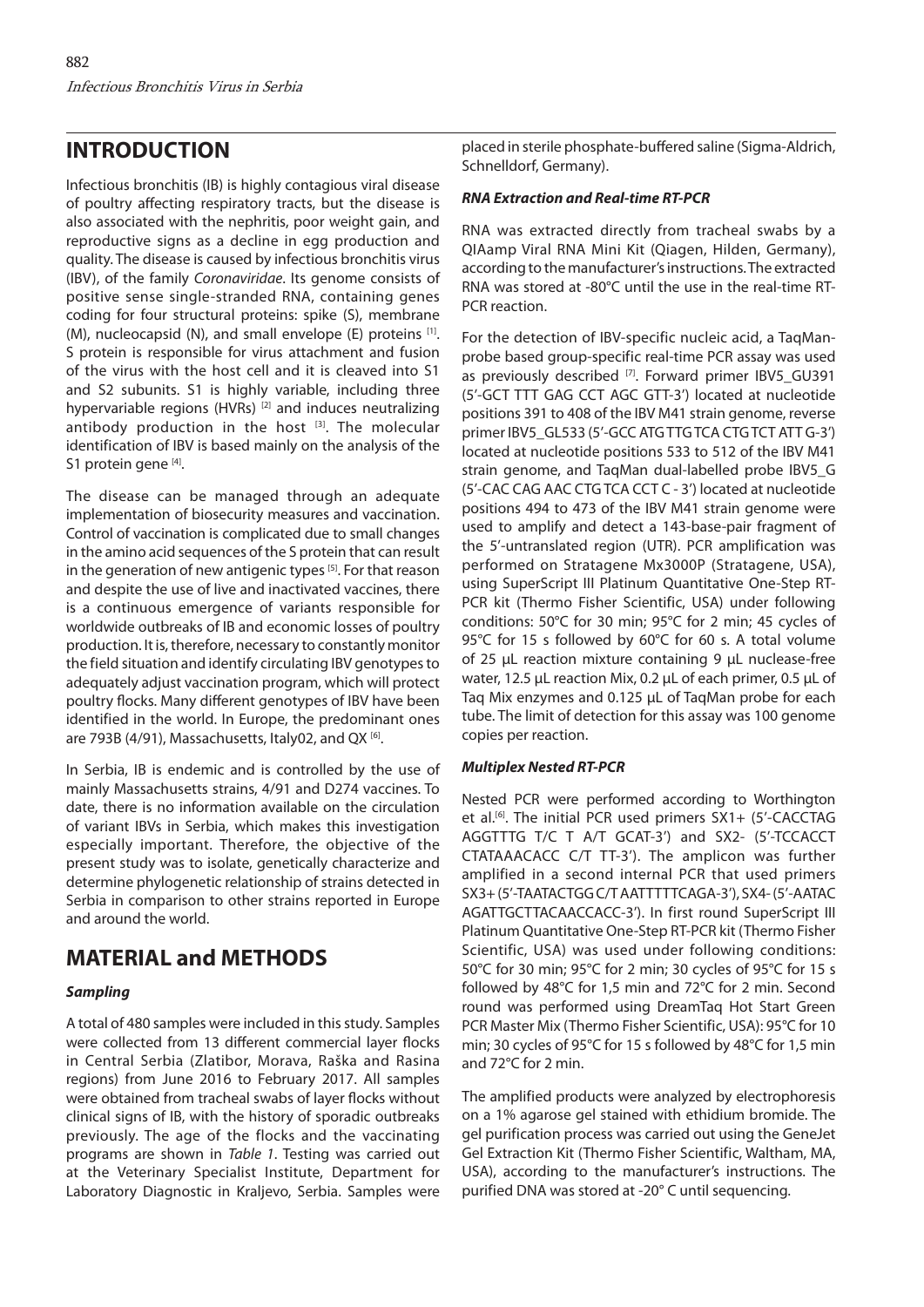The sequencing of the obtained purified PCR product was carried out using BigDye Terminator v3.1 Cycle Sequencing Kit (Applied Biosystems, Woolston, UK), according to the manufacturer's instructions. Sequences were analyzed with 3130 Genetic Analyzer (Applied Biosystems, Woolston, UK). The obtained results were processed using the SeqScape program (Applied Biosystems, Woolston, UK) and corrected in Chromas Lite program (Technelysium Pty, Ltd, Brisbane, Australia).

#### *Phylogenetic Analysis*

MEGA 7.0 software [8] was used for phylogenetic analysis and genotyping. Pairwise and multiple sequence alignment was done by Clustal O, a part of Unipro UGENE - a unified bioinformatics toolkit [9]. The evolutionary history was inferred by using the maximum likelihood method based on the general time reversible model [10].

Isolated IBV sequences were pairwise compared with the S1 gene as follows: Genogroup GI-1- GI-11 (Beaudette (M95169), Holte (GU393336), Gray (L14069), Holte (L18988), N1/62 (U29522), VicS (U29519), TP/64 (AY606320), L165 (JQ964061), ARK99 (M99482), B (AF151954), UFMG/G (JX182775)); GI-12 (D3896 (X52084), D274 (X15832); GI-13 - GI-27 ( Moroccan-G/83, (EU914938), B1648 (X87238), B4 (FJ807932), IZO 28/86 (KJ941019), CA/Machado/88 (AF419315), JP8127 (AY296744), 58HeN-93II (KC577395), Qu\_mv (AF349621), Spain/97/314 (DQ064806), 40GDGZ-97I (KC577382), Variant 2 (AF093796), V13 (KF757447), CA/1737/04 (EU925393), NGA/B401/2006 (FN182243), GA08 (GU301925)); Genogroup GII-1 (D1466 (M21971)); GIII-1 (N1/88 (U29450)); GIV-1 (DE/072/92 (U77298)); GV-1 (N4/02 (DQ059618)) and GVI-1 (TC07-2 (GQ26594)) [11], QXIBV (KC795604), Ark52930 (FJ899688), H120 (M21970), It/497/02 (DQ901377), L-1148 (DQ431199), D207 (M21969 J04329), and vaccine strains (H120 (FJ888351), M41 (DQ834384), MA5 (KU736747), and 4/91 (KF377355)).

#### *GenBank Accession Number*

Gene bank accession numbers of the Serbian S1 sequences used in this investigation are presented in *Table 1*.

### **RESULTS**

The detection and quantifications limits were determined using cycle threshold (CT) values obtained for each reaction containing from  $10<sup>7</sup>$  to  $10<sup>2</sup>$  copies of the standard RNA. The assay was negative below 100 template copies. Therefore, the limit of detection and quantification were both determined to be 100 template copies. Results were analysed in terms of CT values. A CT value below 38 cycles was regarded as a positive result, and a negative result was represented by a CT value ≥38.

Among 480 examined samples from tracheal swabs of layer flocks, IBV was detected in 10 cases. Based on their partial S1 gene sequences, IBVs identified in Serbia during this study can be divided into three groups. The first group represents D274 genotype within isolates MH010330, MH010331, MH010332, MH010334, MH010335 and MH010336. The second genotype is 4/91 where isolates MH010333 and MH010339 are positioned. The third genotype belongs to QX with isolates MH010337 and MH010338 *(Fig. 1)*. Isolates MH010330, MH010331 showed 100% mutual nucleotide similarity, the same as isolates MH010332 and MH010336. Isolate MH010335 showed 99.7% similarity to MH010330, MH010331, and MH010334, and 98.8% to MH010332 and MH010336, respectively. Strain MH010334 showed 99.1% nucleotide similarity to MH010332 and MH010336. Strains MH010330 and MH010331 were also closely related (99.4% similarity) to the MH010332 and MH010336 isolates. The differences in nucleotide similarities between the Serbian D274 strains in this study varied from 0 to 0.9% comparing with D274 (X15832) and 2.4 to 2.7% comparing with D3896 (X52084) isolated in Netherland in 1978 *(Fig. 1)*. Our isolates, belonging to the QX genotype, showed 99.7%

| Table 1. Serbian IBV strains used in the study with the epidemiologic data, vaccination program and accession numbers |                        |             |                             |                      |
|-----------------------------------------------------------------------------------------------------------------------|------------------------|-------------|-----------------------------|----------------------|
| <b>Strain</b>                                                                                                         | <b>Type of Chicken</b> | Age (weeks) | <b>Vaccination Program</b>  | <b>Accession No.</b> |
|                                                                                                                       | Layer                  | 25          | 1 d/MA5, 35d/4/91           | MH010330             |
| $\overline{2}$                                                                                                        | Layer                  | 25          | 1 d/MA5, 35d/4/91           | MH010331             |
| 3                                                                                                                     | Layer                  | 26          | 1 d/MA5, 35d/4/91           | MH010332             |
| $\overline{4}$                                                                                                        | Layer                  | 26          | 1 d/MA5, 35d/4/91           | MH010333             |
| 5                                                                                                                     | Layer                  | 26          | 1 d/MA5, 35d/4/91           | MH010334             |
| 6                                                                                                                     | Layer                  | 26          | 1 d/MA5, 35d/4/91           | MH010335             |
| $\overline{7}$                                                                                                        | Layer                  | 26          | 1 d/MA5, 35d/4/91           | MH010336             |
| 8                                                                                                                     | Layer                  | 29          | 1 d/MA5, 10 d 4/91, 31d/MA5 | MH010337             |
| 9                                                                                                                     | Layer                  | 29          | 1 d/MA5, 10 d 4/91, 31d/MA5 | MH010338             |
| 10                                                                                                                    | Layer                  | 21          | 1 d/MA5, 10 d MA5, 56d/4/91 | MH010339             |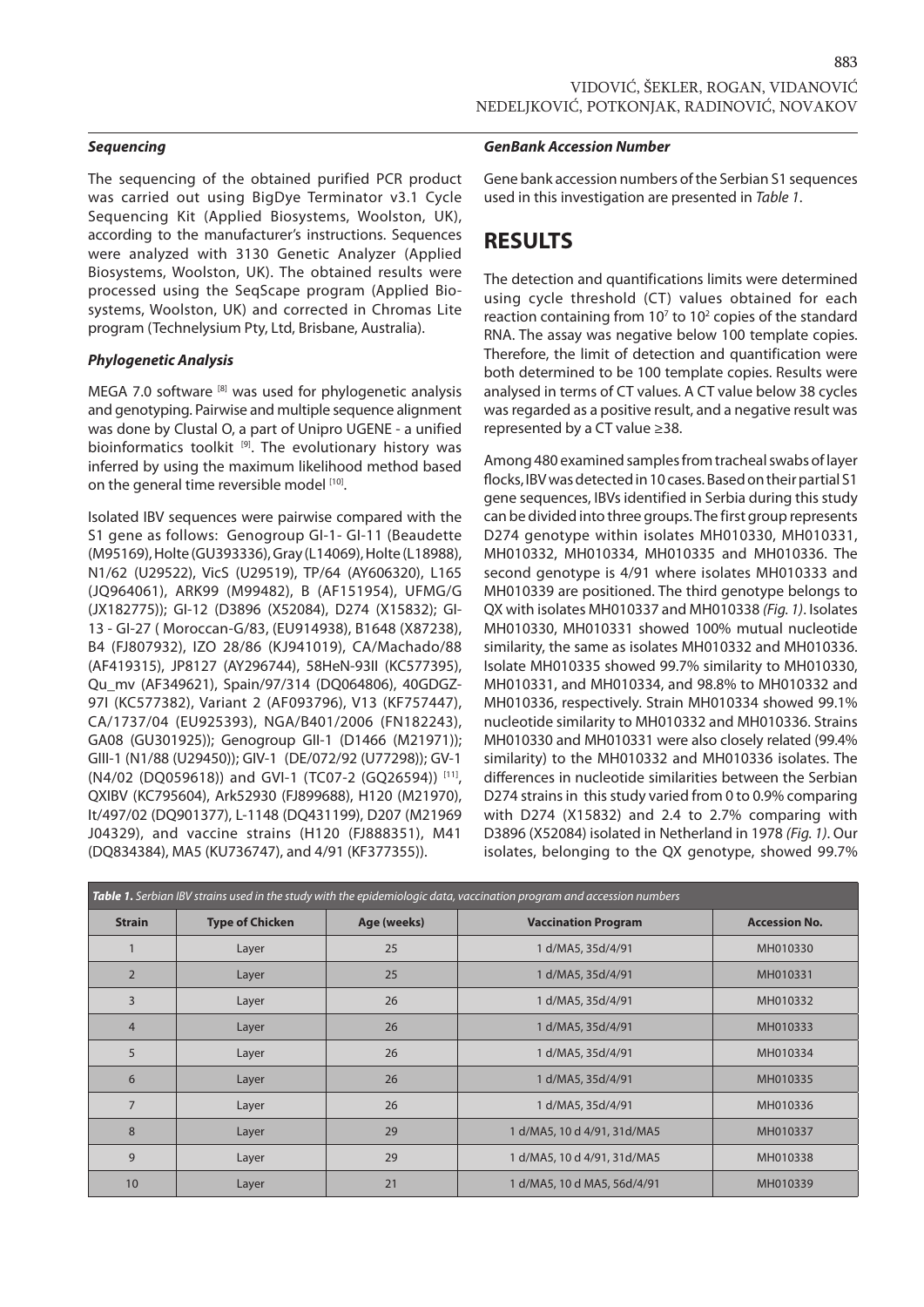

**Fig 1.** Maximum likelihood tree (1000 bootstop replicates) generated by neighbor-join method, representing the IBV isolates detected in Serbia and selected IBV reference strains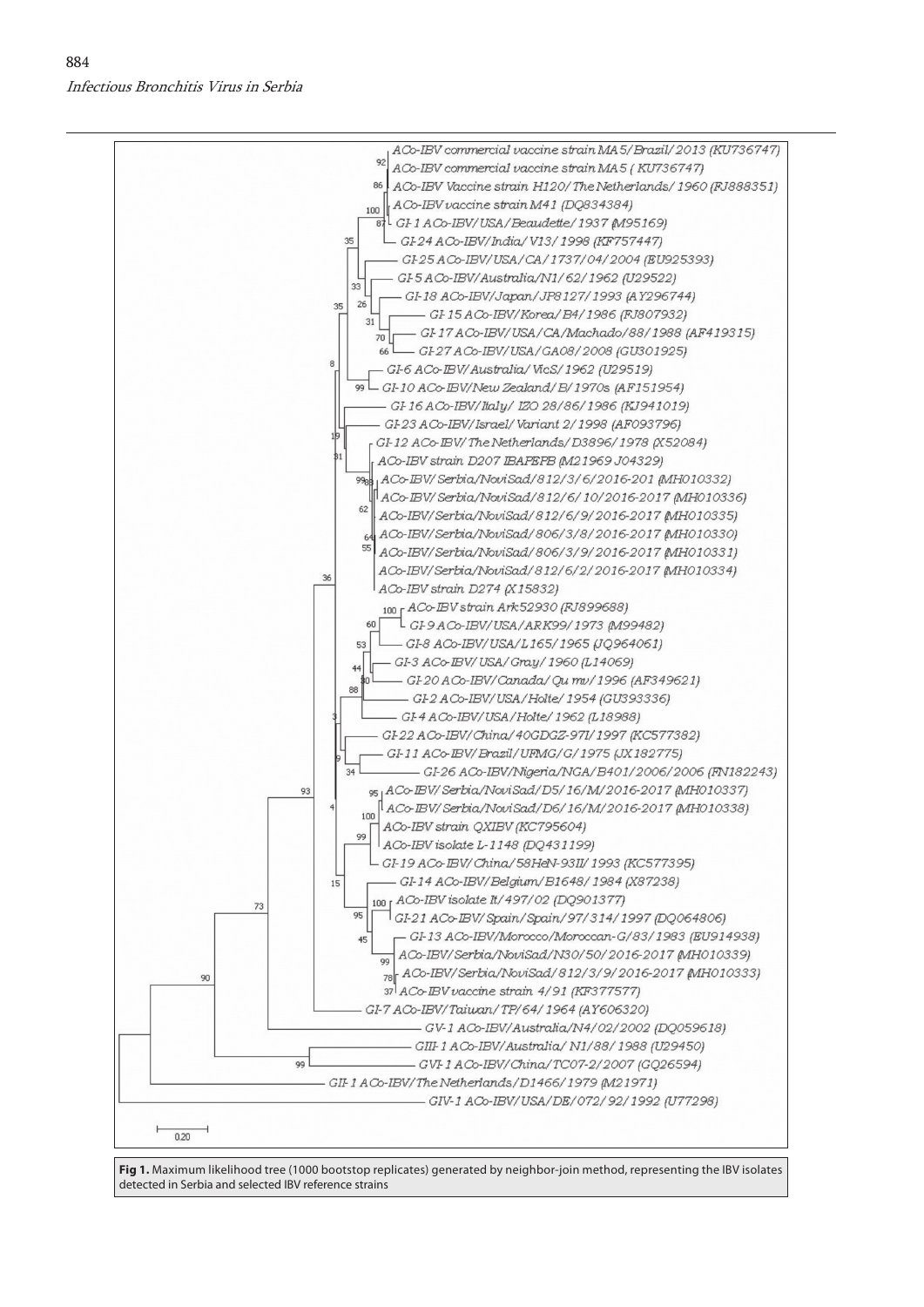mutual nucleotide similarity. The difference in nucleotide similarity between the isolates belonging to the D274 group ranged from 0 to 1.2%. Serbian strains MH010337 and MH010338, closely related to QXIBV (KC795604) and L-1148 (DQ431199), varied from 0.9 to 1.2%, and QX (KC577395) varied from 5.8 to 6.1% *(Fig. 1)*. Serbian strains MH010333 and MH010339, belonging to 4/91 genotype, showed 98.5% mutual nucleotide similarity, and isolate MH010339 was 99.7% similar to 4/91 vaccine strain (KF377577), while isolate MH010333 was 98.8% similar to the same 4/91 strain *(Fig. 1)*.

## **DISCUSSION**

The dominant genotype detected within this study was D274, where it was detected six out of 10 strains. The difference in nucleotide similarity between the isolates belonging to the D274 group ranged from 0 to 1.2%. Comparing the obtained Serbian strains and D274 (X15832) it can be seen that strain MH010334 showed 100% similarity with D274 (X15832); strains MH010330, MH010331, and MH010335 had 99.7% similar nucleotides and strains MH010332 and MH010336 showed 99.1% nucleotide similarity. This is probably not surprising given that D274 strains are widely used for vaccination. The disadvantage of live vaccines is that they spread easily in the field [12,13], which enables the survival and circulation of the vaccine virus in flocks. This is also supported by the fact that there were no clinical symptoms of the disease in the flocks from which the virus was isolated, but the virus circulated. Based on the data presented in *Table 1*, it can be seen that the flocks from which the virus was isolated were not vaccinated with the D274 vaccine. This vaccine is largely used in Serbia and, together with MA5 and 4/91, recommended for controlling IB in laying flocks. In the past, the D274 vaccine was used on the farms where Serbian strains originated from, and also on farms close to the farms from which Serbian strains belonging to D274 genotype were isolated. Also, strain D3896 (X52084) isolated in the Netherlands in 1978 had a high similarity with our strains ranging from 97.3-97.6% and strain D207 (M211969 J04329) ranging from 97.6% to 98.5%. The most common IBV genotype in some Western European countries in the early and middle 1980s was D274-like, and that was the reason for initiating vaccination [14,15].

Two QX strains (MH010337 and MH010338) were detected in this study. The greatest nucleotide similarity of detected strains was with QXIBV (KC795604) and L-1148(DQ431199), and there was 99.1% similarity for isolate MH010337 and 98.8% for isolate MH010338. Comparing our strains with QX (KC577395) strain MH010337 showed 94.2% similarity and strain MH010338 93.9%, respectively. The QX strain was initially isolated in China [16] during 1990s. This strain at first did not circulate outside Asia, but later was detected in broilers in Italy in 2011 [17]. Also, Chinese QX type was detected in Poland [18] and Hungary [19]. In Europe, beside Chinese strains, QX-like strains characterized as European QX was detected in the United Kingdom [20-22], Finland [23], Russia<sup>[24]</sup>, Slovenia<sup>[25]</sup>, Spain<sup>[26]</sup>, and Sweden<sup>[27]</sup>. This is the first confirmation of QX in Serbia, so it is hard to say where it comes from, but most likely from neighboring countries. QX viruses have been isolated from a flock where vaccination with MA5 and 4/91 was performed. Since the virus has been isolated from a flock without clinical signs, this indicates that although the virus was present, due to adequate vaccination there were no clinical manifestations. Terregino et al.<sup>[28]</sup> showed that MA5 and 4/91 vaccines administered at 1 day and 14 day protect chickens from infections and QX-like IB disease, which this vaccinating protocol makes useful in reducing economic losses caused by QX strains.

Since it was first described in the early nineties in the UK [29], 4/91 IBV genotype spread over many other countries and became one of the most predominant in Europe [12,29-32]. The present study showed that 4/91 is also present in Serbia and demonstrated its circulation in our country. It is hard to say how long it has been present since this is the first study in Serbia dealing with the IBV genotyping. Vaccine 4/91 was used in both flocks from which the virus was isolated *(Table 1)*. Serbian strain MH010339 showed 99.7% and strain MH010333 98.8% similarity to vaccine strain 4/91 (KF377577). The differentiation of the vaccine strain from a wild strain is difficult and possible by nucleotide sequencing of the SI gene, where the percentage of nucleotide similarity is important. Worthington et al.<sup>[6]</sup> have categorized vaccinerelated IBVs that have less than 99% part-S1 similarity as field IBV viruses. In our study, where isolate MH010339 showed above 99% similarity to vaccine strain, it was a vaccine virus. Strain MH010333 differed by 1.2% indicating that it can also be a field strain, especially considering the fact that such viruses may have emerged through antigenic drift over time, potentially encouraged by continuous use of homologous vaccine strains, resulting in vaccine pressure [33]. There was also a high similarity of our isolates to Moroccan-G (EU914938), which is 95.9% for isolate MH010333 and 96.2% for isolate MH010339.

In conclusion, this study has shown that viruses from D274, QX, and 4/91 genotypes were circulating in poultry flocks in Serbia during 2016 and 2017, and that this is the first genotyping of IBV in Serbia. Considering the fact that isolated strains originated from a flock without clinical symptoms, it can be said that the vaccination applied in Serbia, using MA5, 4/91, and D274 vaccines, represents a good protection for the present, because it protects flocks from IB and therefore prevents economic losses. Certainly, in the future, the situation with new genotypes in Serbia should be monitored and studies should be carried out involving a large number of farms and a wider area.

### **REFERENCES**

**1. Cavanagh D:** Coronavirus avian infectious bronchitis virus. *Vet Res*, 38